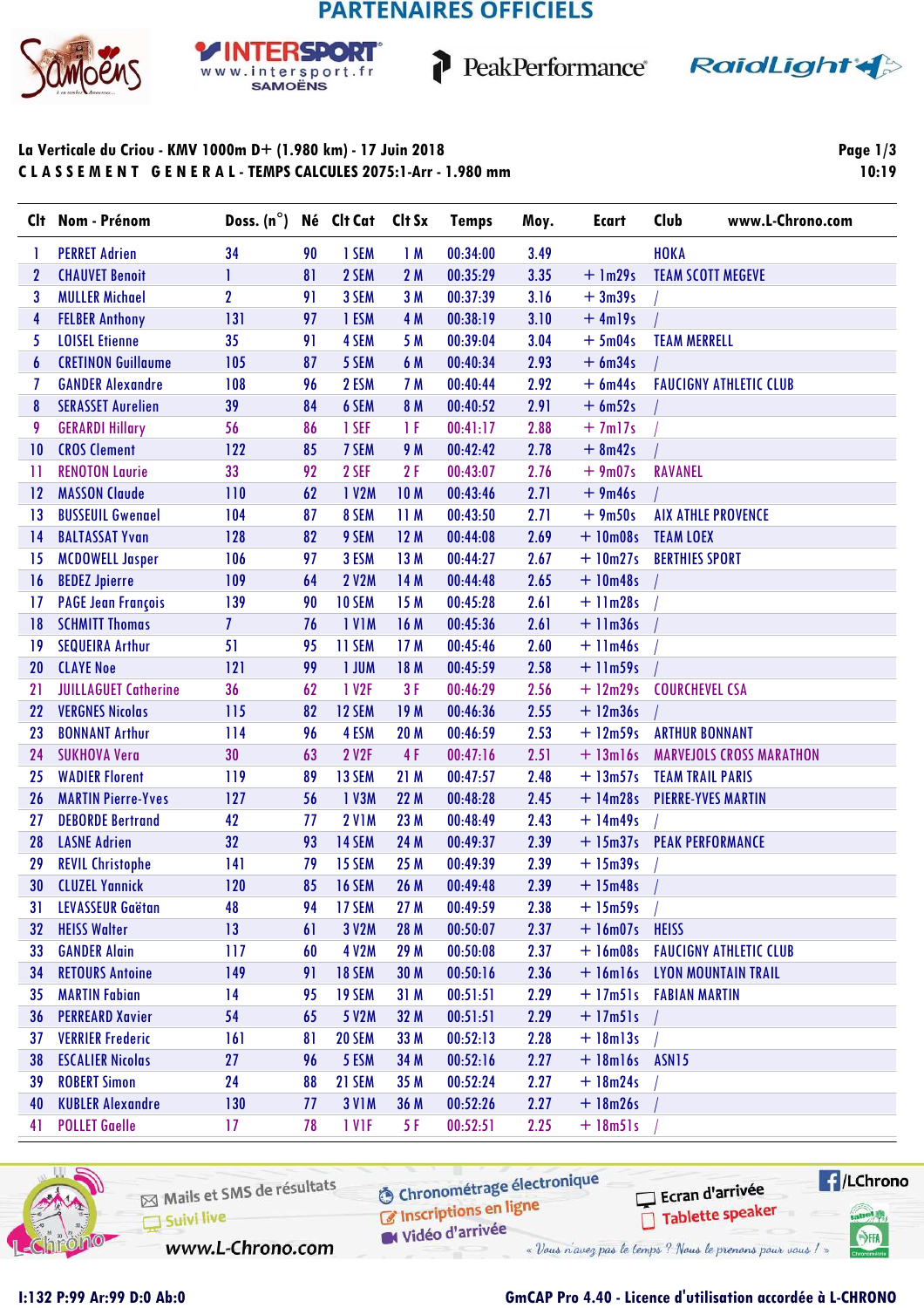# **PARTENAIRES OFFICIELS**

1



#### **SPORT** Þв www.intersport.fr **SAMOËNS**



### La Verticale du Criou - KMV 1000m D+ (1.980 km) - 17 Juin 2018 CLASSEMENT GENERAL-TEMPS CALCULES 2075:1-Arr - 1.980 mm

Page  $2/3$ 10:19

| Clt | Nom - Prénom                      | Doss. $(n^{\circ})$ |    | Né Clt Cat    | Clt Sx | <b>Temps</b> | Moy. | <b>Ecart</b>  | Club<br>www.L-Chrono.com           |
|-----|-----------------------------------|---------------------|----|---------------|--------|--------------|------|---------------|------------------------------------|
| 42  | <b>PELLEGRIN Pierre-Olivier</b>   | 154                 | 59 | 6 V2M         | 37 M   | 00:53:04     | 2.24 | $+19m04s$     |                                    |
| 43  | <b>GALL Damien</b>                | 103                 | 82 | 22 SEM        | 38 M   | 00:53:06     | 2.24 | $+19m06s$     |                                    |
| 44  | <b>GAUMONT MARTIN Berangere 8</b> |                     | 77 | 2 VIF         | 6 F    | 00:53:07     | 2.24 | $+19m07s$     |                                    |
| 45  | <b>ALISTAIR Alistair</b>          | 9                   | 72 | <b>4 V1M</b>  | 39 M   | 00:53:10     | 2.23 | $+19$ m $10s$ |                                    |
| 46  | <b>LEFEBVRE Christophe</b>        | 38                  | 75 | <b>5 V1M</b>  | 40 M   | 00:53:29     | 2.22 | $+19m29s$     | A.L. ECHIROLLES                    |
| 47  | <b>LUPKINS Yann</b>               | 12                  | 85 | 23 SEM        | 41 M   | 00:54:11     | 2.19 | $+ 20$ mlls   |                                    |
| 48  | <b>CAILLIEZ Mathieu</b>           | 102                 | 76 | <b>6 V1M</b>  | 42 M   | 00:54:13     | 2.19 | $+20$ ml $3s$ |                                    |
| 49  | <b>VELUT Alexandre</b>            | 125                 |    | 24 SEM        | 43 M   | 00:54:18     | 2.19 | $+20$ ml8s    |                                    |
| 50  | <b>KNOX Jonathan</b>              | 73                  | 80 | 25 SEM        | 44 M   | 00:54:45     | 2.17 | $+20m45s$     |                                    |
| 51  | <b>JOLIVET Vincent</b>            | 144                 | 78 | <b>7 V1M</b>  | 45 M   | 00:55:14     | 2.15 | $+21ml4s$     | <b>TRAILERS DU MOLE</b>            |
| 52  | <b>BESSON Guillaume</b>           | 163                 | 88 | <b>26 SEM</b> | 46 M   | 00:55:20     | 2.15 | $+21m20s$     |                                    |
| 53  | <b>SIMOND MIRADOLI Sophie</b>     | 166                 | 66 | 3 V2F         | 7 F    | 00:55:38     | 2.14 | $+21m38s$     |                                    |
| 54  | <b>RIVIERE Jean Francois</b>      | 148                 | 51 | 2 V3M         | 47 M   | 00:55:52     | 2.13 | $+21m52s$     |                                    |
| 55  | <b>FOURDINIER Romain</b>          | 47                  | 96 | 6 ESM         | 48 M   | 00:56:04     | 2.12 | $+22m04s$     |                                    |
| 56  | <b>MOGENIER Jean-Noel</b>         | 16                  | 70 | <b>8 V1M</b>  | 49 M   | 00:56:16     | 2.11 | $+22$ ml6s    | <b>PIROU VERTICAL TEAM</b>         |
| 57  | <b>BALTASAT GUY</b>               | 175                 | 52 | 3 V3M         | 50 M   | 00:56:17     | 2.11 | $+22$ ml7s    |                                    |
| 58  | <b>ETCHEBERRY Arnaud</b>          | 150                 | 75 | <b>9 V1M</b>  | 51 M   | 00:56:27     | 2.10 | $+22m27s$     |                                    |
| 59  | <b>MONNET Gautier</b>             | 19                  | 88 | 27 SEM        | 52 M   | 00:56:42     | 2.10 | $+22m42s$     |                                    |
| 60  | <b>TENRET Vincent</b>             | 112                 | 88 | <b>28 SEM</b> | 53 M   | 00:57:15     | 2.08 | $+23ml5s$     |                                    |
| 61  | <b>ANDRE Cyril</b>                | 140                 | 85 | 29 SEM        | 54 M   | 00:57:41     | 2.06 | $+ 23m41s$    |                                    |
| 62  | <b>DELAUNAY Guillaume</b>         | 172                 | 92 | <b>30 SEM</b> | 55 M   | 00:58:50     | 2.02 | $+24m50s$     |                                    |
| 63  | <b>BIRMAN Elsa</b>                | 145                 | 84 | 3 SEF         | 8F     | 00:59:26     | 2.00 | $+25m26s$     | <b>TRAIL AVENTURES</b>             |
| 64  | <b>LETORT Anthony</b>             | 142                 | 79 | 31 SEM        | 56 M   | 00:59:44     | 1.99 | $+25m44s$     |                                    |
| 65  | <b>MIRADOLI Fabio</b>             | 164                 | 92 | 32 SEM        | 57 M   | 00:59:58     | 1.98 | $+25m58s$     |                                    |
| 66  | <b>DUAY Sven</b>                  | 15                  | 81 | 33 SEM        | 58 M   | 01:00:31     | 1.96 | $+26m31s$     |                                    |
| 67  | <b>CAILLIEZ Severine</b>          | 53                  | 76 | <b>3 V1F</b>  | 9 F    | 01:00:37     | 1.96 | $+26m37s$     |                                    |
| 68  | <b>ZAVARISSE Maeva</b>            | 52                  | 91 | 4 SEF         | 10F    | 01:00:53     | 1.95 | $+26m53s$     |                                    |
| 69  | <b>BEAU Pascal</b>                | 20                  | 58 | <b>4 V3M</b>  | 59 M   | 01:01:30     | 1.93 | $+27m30s$     |                                    |
| 70  | <b>SCHAULI Marc</b>               | 123                 | 73 | <b>10 V1M</b> | 60 M   | 01:01:51     | 1.92 | $+27m51s$     |                                    |
| 71  | <b>PINGET Laurent</b>             | 159                 | 69 | <b>11 V1M</b> | 61 M   | 01:02:40     | 1.90 | $+28m40s$     |                                    |
| 72  | <b>BERNARD Stephane</b>           | 156                 | 83 | <b>34 SEM</b> | 62 M   | 01:02:42     | 1.89 | $+ 28m42s$ /  |                                    |
| 73  | <b>DESSERTENNE Jérôme</b>         | 28                  | 74 | <b>12 V1M</b> | 63 M   | 01:02:52     | 1.89 | $+28m52s$     |                                    |
| 74  | <b>ANDERSON Eck</b>               | 174                 | 80 | <b>35 SEM</b> | 64 M   | 01:03:14     | 1.88 | $+29m14s$     |                                    |
| 75  | <b>MATHIEUX PANTIN Mickael</b>    | 169                 | 92 | <b>36 SEM</b> | 65 M   | 01:03:17     | 1.88 | $+29$ ml7s    |                                    |
| 76  | <b>MIRADOLI Romane</b>            | 165                 | 94 | 5 SEF         | 11 F   | 01:03:20     | 1.88 | $+29m20s$     |                                    |
| 77  | <b>BORIE Louise</b>               | Ш                   | 61 | 4 V2F         | 12F    | 01:03:30     | 1.87 | $+29m30s$     | <b>AIX ATHLE PROVENCE</b>          |
| 78  | <b>MUFFAT Stephanie</b>           | 49                  | 94 | 6 SEF         | 13F    | 01:04:17     | 1.85 | $+30$ ml7s    | <b>STEPHANIE MUFFAT</b>            |
| 79  | <b>CHESNE Berengere</b>           | 158                 | 79 | 7 SEF         | 14F    | 01:04:50     | 1.83 | $+30m50s$     |                                    |
| 80  | <b>FIELDEN Jon</b>                | 18                  | 73 | <b>13 V1M</b> | 66 M   | 01:05:15     | 1.82 | $+31ml5s$     |                                    |
| 81  | <b>FELTEN Olivier</b>             | 135                 | 81 | 37 SEM        | 67 M   | 01:05:28     | 1.81 | $+31m28s$     | <b>CMBM</b>                        |
| 82  | <b>ESTEVENIN Michel</b>           | 124                 | 55 | 5 V3M         | 68 M   | 01:05:36     | 1.81 |               | + 31m36s AIX ATHLE PROVENCE / ABAC |



Chronométrage électronique Inscriptions en ligne

**E**/LChrono Ecran d'arrivée Tablette speaker **Canel Wy** 

SHA

www.L-Chrono.com

Vidéo d'arrivée « Vous n'avez pas le temps ? Nous le prenons pour vous ! »